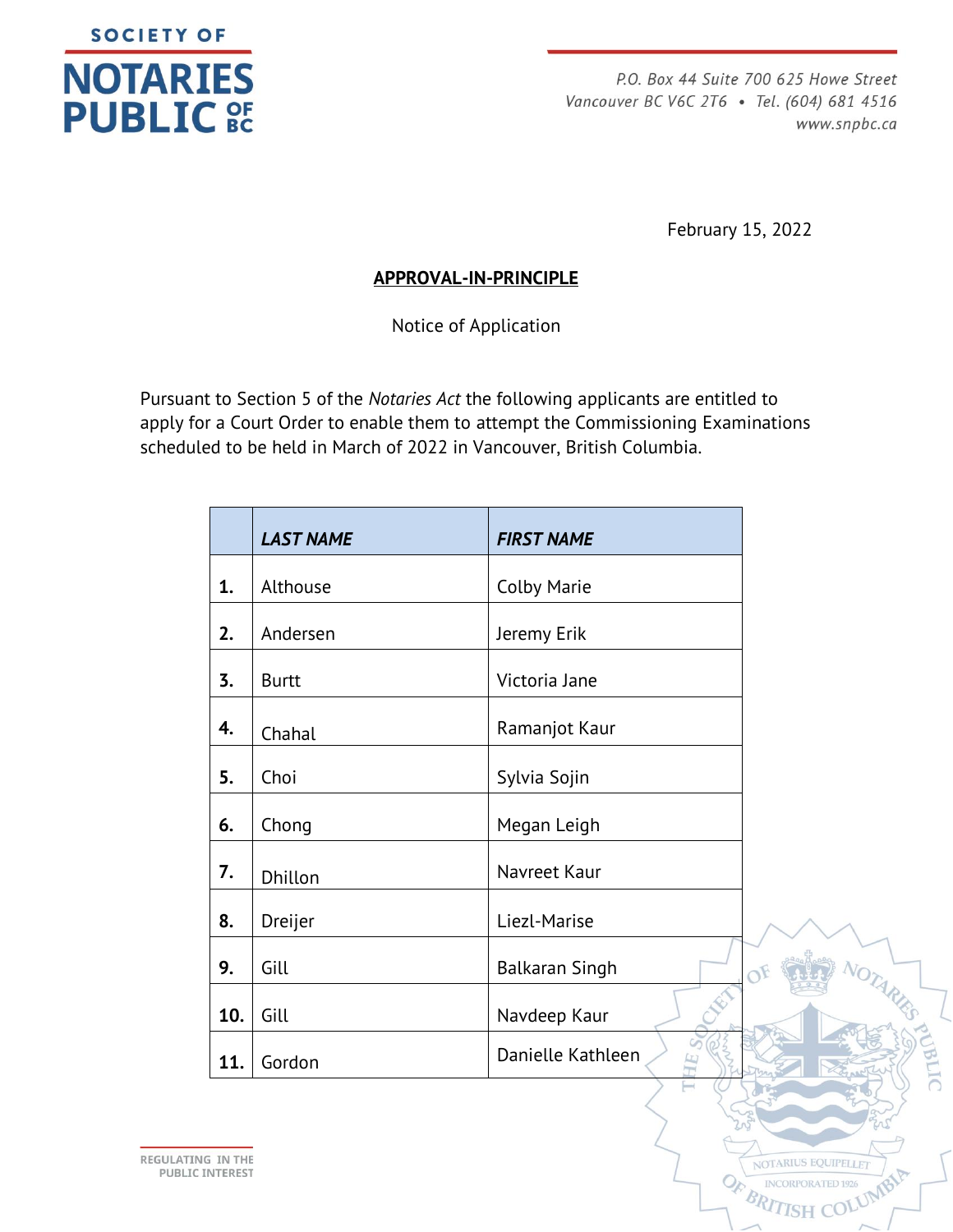

| 12. | Halaliku     | Alana Elizabeth        |
|-----|--------------|------------------------|
| 13. | Helmink      | Victoria               |
| 14. | Kambeitz     | Abby Jane              |
| 15. | Kasiri       | Ryan                   |
| 16. | Leelh        | Kamaljit Kaur          |
| 17. | Lu           | Hong Fei               |
| 18. | Luk          | Adrian                 |
| 19. | Sangha       | Ajitpal Kaur           |
| 20. | Sharma       | Shivani                |
| 21. | <b>Shums</b> | Ameera Ayyaz           |
| 22. | Sun          | Yehua                  |
| 23. | Theron       | Gabriël Izaak Jacobus  |
| 24. | Wang         | Haiyan                 |
| 25. | Wiens        | Steven Anthony Michael |
| 26. | Yonusi       | Ariana Sara            |
| 27. | Yu           | Sen                    |

Be advised that the 2021 Notice included applicant Ho, Po Lan (Mabel).